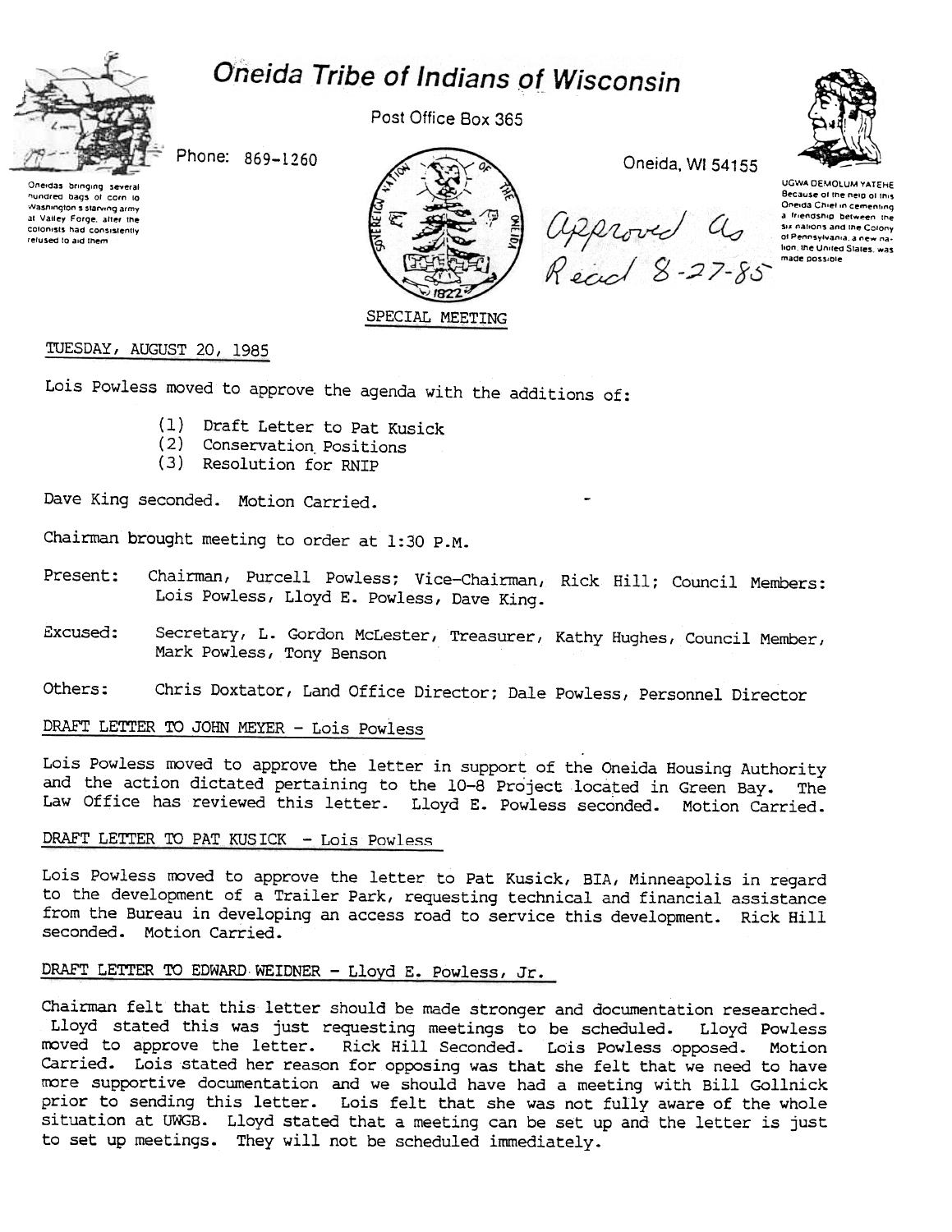Oneida Tribe of Indians of Wisconsin Special Meeting - August;,20, 1985 Page 2 ang en Is

# HEALTH BOARD MINUTES ON JULY 22, 1985

No one was here to address questions in regard to the Health Board minutes. Dave King made a motion to approve the minutes of July 22, 1985. Rick Hill seconded.<br>Discussion and questions on vacancies for Hoalth B. . . . . Rick Hill seconded. Discussion and questions on vacancies for Health Board. Discussion on length on<br>time vacancies were posted. Ouestion whether the Business On Suscussion on length on time vacancies were posted. Question whether the Business Committee has to wait for<br>a Board to recommend someone or can the Business Committee has to wait for a Board to recommend someone or can the Business Committee has to wait for<br>for the question. Lloyd F. Poylogg Opposed Music at the appoint someone. Call for the question. Lloyd E. Powless Opposed. Motion Carried. Lloyd opposed because<br>he felt that if the liaison person for a motion Carried. Lloyd opposed because he felt that if the liaison person for a program cannot be at the meeting when it<br>comes on the agenda, the program director or agreement of the meeting when it comes on the agenda, the program director or someone from the program should be in attendance to answer any questions asked.

LAND COMMITTEE MINUTES OF AUGUST 12, 1985 - Chris Doxtator

- (1 Lois Powless made a motion to approve the recommendation to accept the cancellation of Linden Bain's Residential Lease. Lloyd Powless seconded. Motion Carried. Resolution # 8-20-85-A
- (2) Rick Hill moved to approve the recommendation to accept application for residential lease by Bernard Johnson. Dave King Seconded. Motion Carried.
- (3) Rick Hill moved to approve the recommendation to accept the residential lease of Robert and Debbie Danforth. Lloyd Powless seconded. Motion Carried. (8-20-85-B)
- (4) Lois Powless moved to approve the recommendation to accept the application to renew for five (5) years the agricultural lease of Elmer Vanden Bloomer. Dave King seconded. Motion Carried.
- (5) Lois Powless moved to approve the recommendation to accept the application for Larry Bartons' agricultural lease of 9.3 acres. Rick Hill Seconded. Motion Carried.
- (6) Lois Powless moved to approve the Resolution  $#8-20-85-C$ , that "the Business Committee requests the Bureau of Indian Affairs to include hereafter provision No. 25 of agricultural leases to read as follows: Neither the lessor nor the United States shall be liable for any-failure of crop production due to the lack of rain, or flooding, wind or hail. It is understood and agreed that the lessee will pay in full the amount each year as determined in the lease during its term." Dave King seconded. Motion Carried.
- (7) Dave King roved to approve the recommendation to accept the bid from Ron Melchert under Plan B because the Bureau of Indian Affairs requires a survey for this. Lloyd Powless seconded. Motion Carried.

Discussion on these minutes. Motions were made and no mention of a second or if the motion was approved. Minutes should be complet

(8) Lois Powless moved to approve recommendation to renew the rental agreement with Theresa and Walter Reed. Rick Hill seconded. Motion Carried.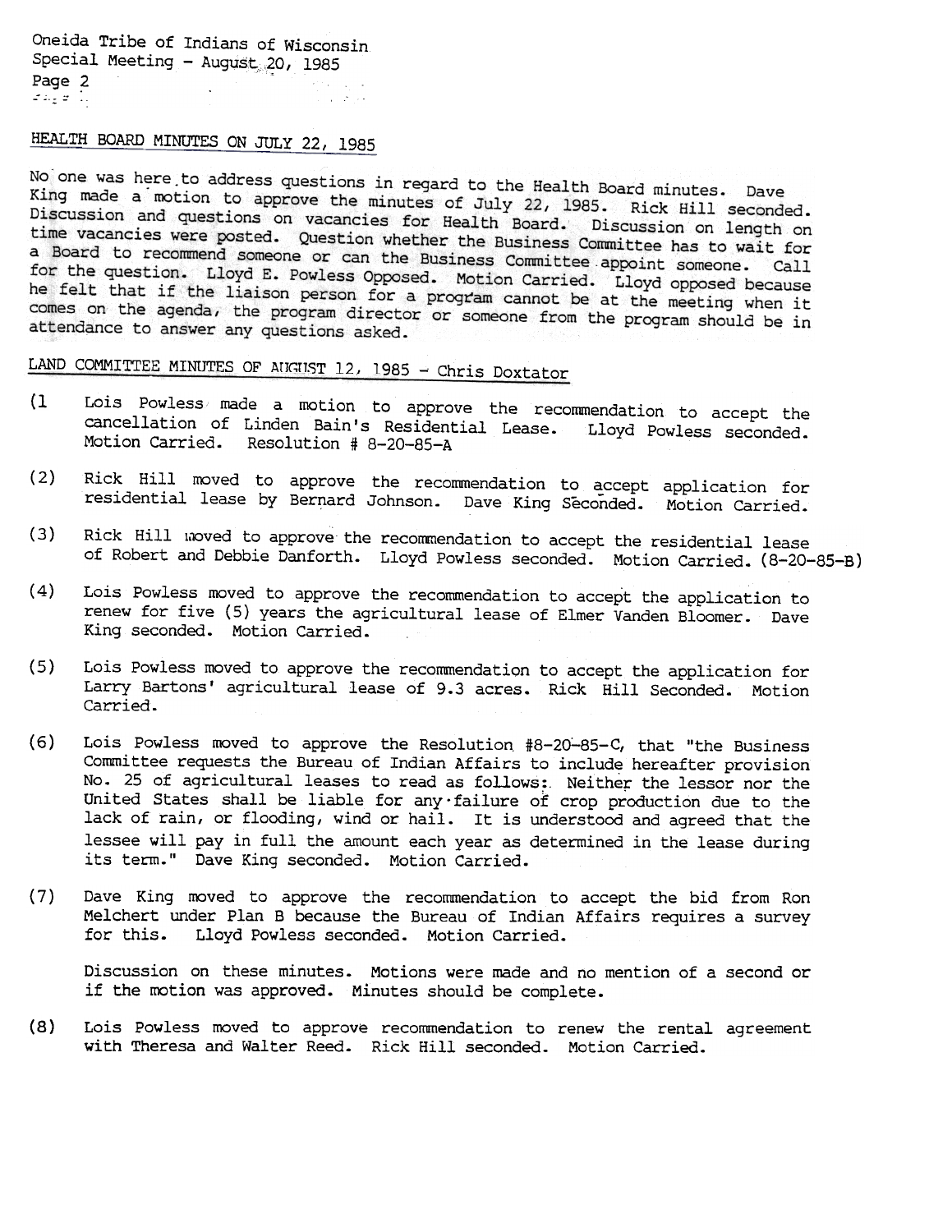O?eida Tribe of Indians of Wisconsin Special Meeting - August 20, 1985 .<br>Page 3

- (9) Dave King moved to approve the recommendation to have the rental's checked every six (6) months. Rick Hill seconded. Dave King voted for, Rick Hill, Lois Powless, Lloyd E. Powless voted against. Motion failed. The rental inspections will remain at one year as per previous Business Committee action.
- (10) Lloyd E. Powless moved to approve the recommendtion to use the money from the sale to Prevost (\$4,850) to pay for the well on the Freedom Road Tobacco Outlet. Rick Hill seconded. Motion Carried. Lois Powless opposed.

Lois Powless opposed because she did not know what routes were looked at for that well. Can we go with IHS. Chris stated that we cannot go with Indian Health because it is tribally owned.

### TRAVEL REQUESTS

Lloyd Powless moved to approve Tony Benson request to travel to attend the National Conference on Passenger Transportation for Native Americans and the National Rural Public Transportation Conference in Lawrence, Kansas on September 5-11, 1985, contingent on Tony applying for the scholarship for travel. . Rick Hill seconder Motion Carried.

Rick Hill moved to approve Lloyd E. Powless travel request to attend the Wisconsin Action Coalition meeting in Milwaukee, Wisconsin on August 21, 1985. Lois Powless Seconded. Lloyd abstained. Motion Carried.

#### VACATION REQUESTS

Rick Hill moved to approve both vacation requests of Purcell Powless for September 3-6, 1985 and Dave King for Friday, August 23, 1985. Lloyd E. Powless Seconded. Dave King abstained. Motion Carried.

### CONSERVATION POSITIONS

Rick Hill moved to approve the posting of Senior Conservation Officer and part-time Assistant Conservation Officer positions. Lois Powless seconded. Discussion followed on the two job descriptions. No.6 of the Senior Conservation Officer description changed to "Assists the Oneida Business Committee and Land Committee in evaluating conservation sites on the reservation. Motion Carried.

### R.N.I.P. Resolution #8-20-85-D

Lloyd E. Powless moved to approve Resolution 8-20-85-D, that, "Comments are being requested for the proposed rules solicited in the Federal Register, Volume 50, Include consideration to support Tribes administrative costs .for the State supported Indian Relief Program." and, "That the BIA financial and Social Services Program be afforded the opportunity to review and evaluate the present Relief to Needy Indians People (RNIP) Program which places an excellent model regulating eligibility, evaluation, work/study, and regulation similar to the model promoted in the aforementioned Federal Register, dated July 26, 1985." Dave King Seconded. Motion Carried.